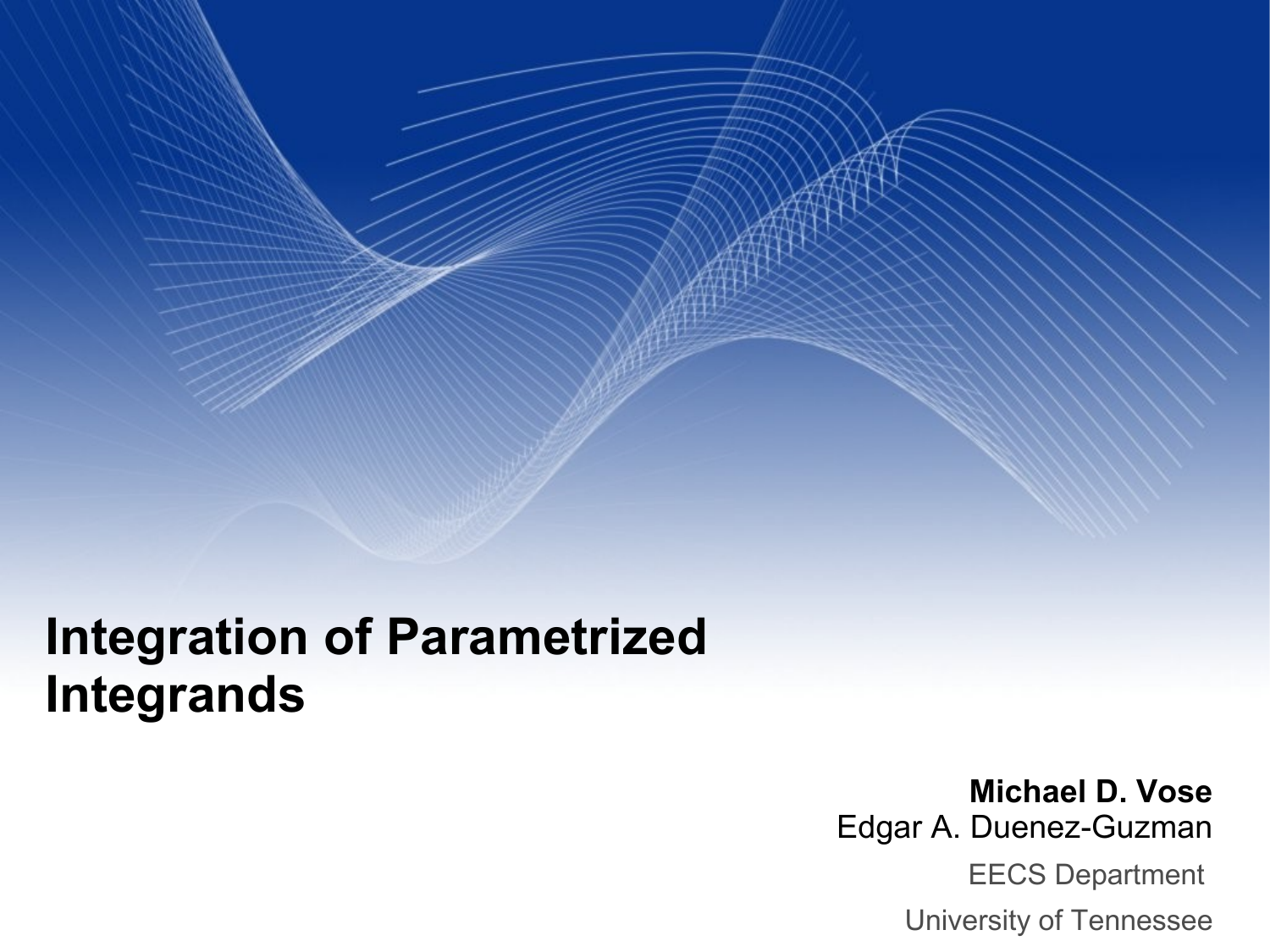## **Lecture Outline**

- **Motivation**
- **Problem Statement**
- Attempts using standard routines and packages
- **Our approach** 
	- Residue Integration
	- Rational Approximation
	- Parameters handles through function composition
	- **Theoretical Relative Error**
- **Further Speedup**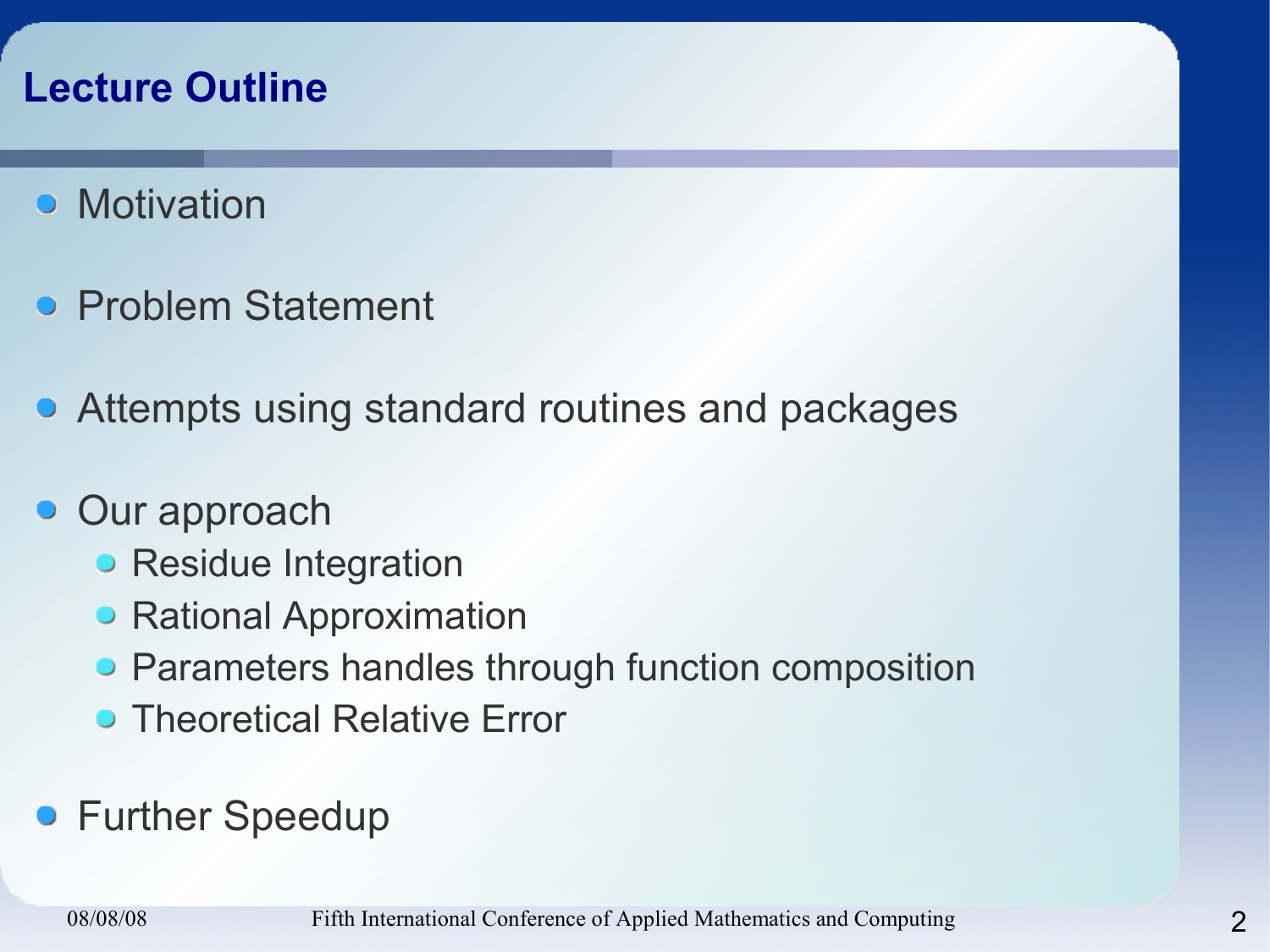

- **•** Integration routines provided by scientific libraries and packages are widely used in computer simulations
- It is possible that such routines return answers coupled with a small error estimate that does not contain the real answer



• Here we present a case study and an alternative method employed to obtain reliable integration results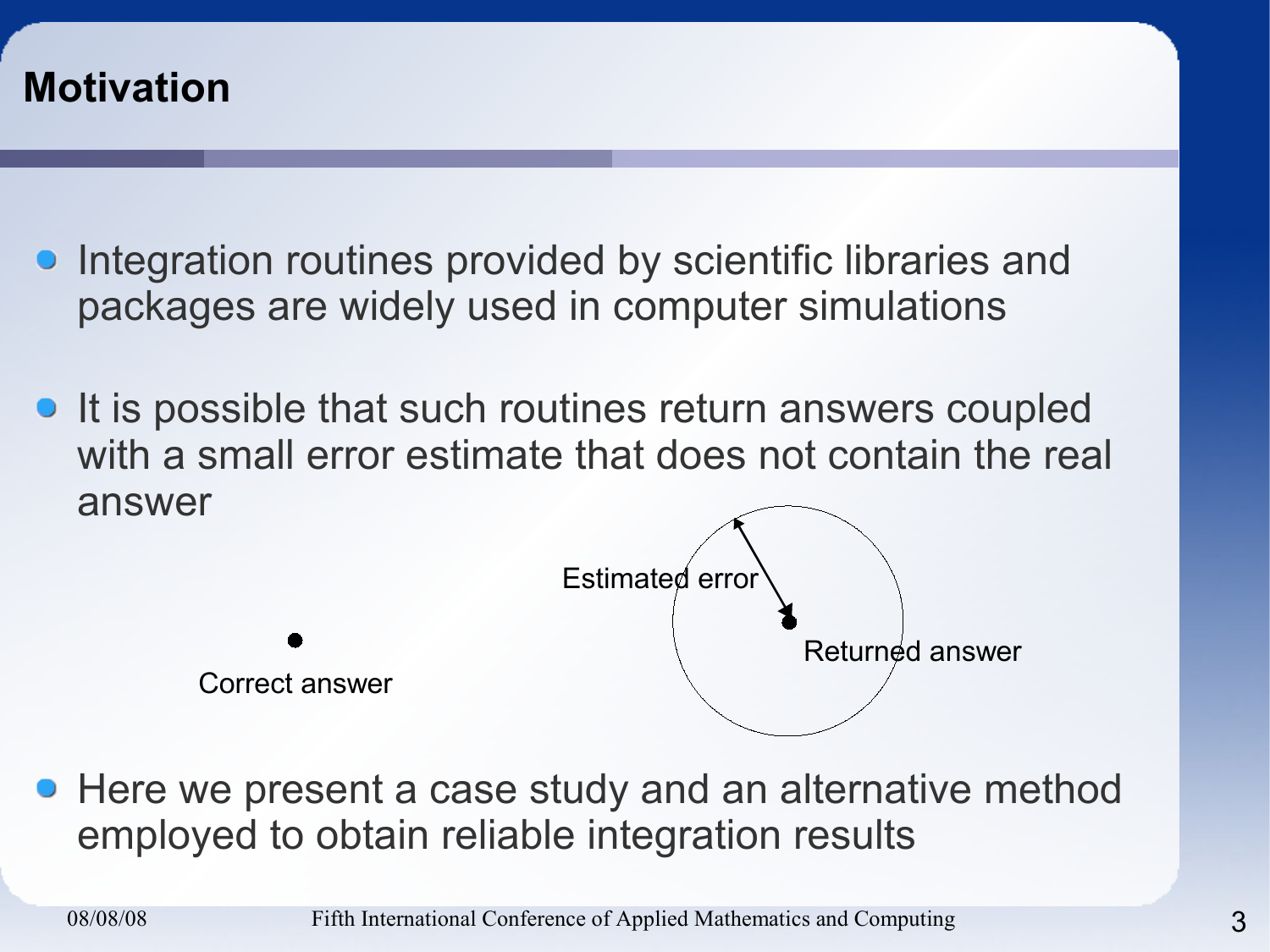## **The Integral**

All integration problems in our simulation can be reduced to the following integral:

$$
I(\alpha, \beta, \gamma, \delta, \xi) = \int_{0}^{1} \int_{0}^{\infty} \frac{\exp\left(-\left(\frac{u-\alpha}{\beta}\right)^{2} - \left(\frac{v-\gamma}{\delta}\right)^{2} - \frac{v}{c_{0}-uc_{1}} - \xi\right)}{c_{0}-uc_{1}} dv du
$$

- We used Maple to evaluate the integral when c 0  $= 1$  and c 1 = 0.9 using various precisions:
- > Digits := 16; I\_(0.9138181, 0.09564921, 0.5759114, 4.1584, 1.47815); 0.00097...
- > Digits := 32; I\_(0.9138181, 0.09564921, 0.5759114, 4.1584, 1.47815); 0.00687...
- > Digits := 64; I\_(0.9138181, 0.09564921, 0.5759114, 4.1584, 1.47815); 0.02194...
- > Digits := 128; I\_(0.9138181, 0.09564921, 0.5759114, 4.1584, 1.47815);  $0.03221...$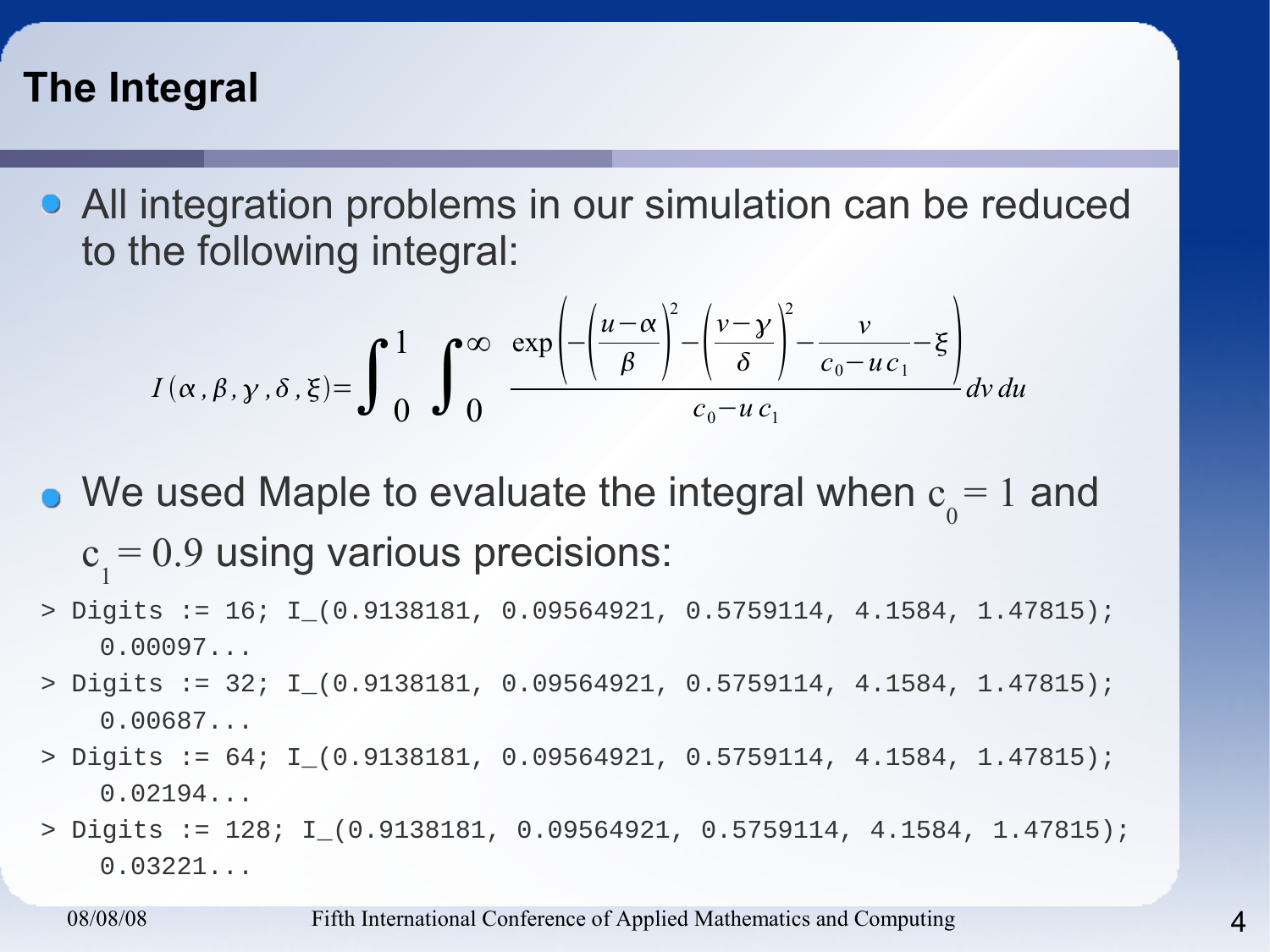## **Other Attempts, Packages and Libraries**

- Several other numerical integration routines were explored
	- Mathematica and MatLab showed similar problems to Maple
- Both accuracy and speed are of crucial importance
	- **The GNU Scientific Library offers an API to calculate** integrals
		- The result reported was 0.00013 with an estimated relative error below 2.0e-8
		- **GSL takes about 0.0365 seconds to produce an answer**
	- The Numerical Algorithms Group library gave comparable results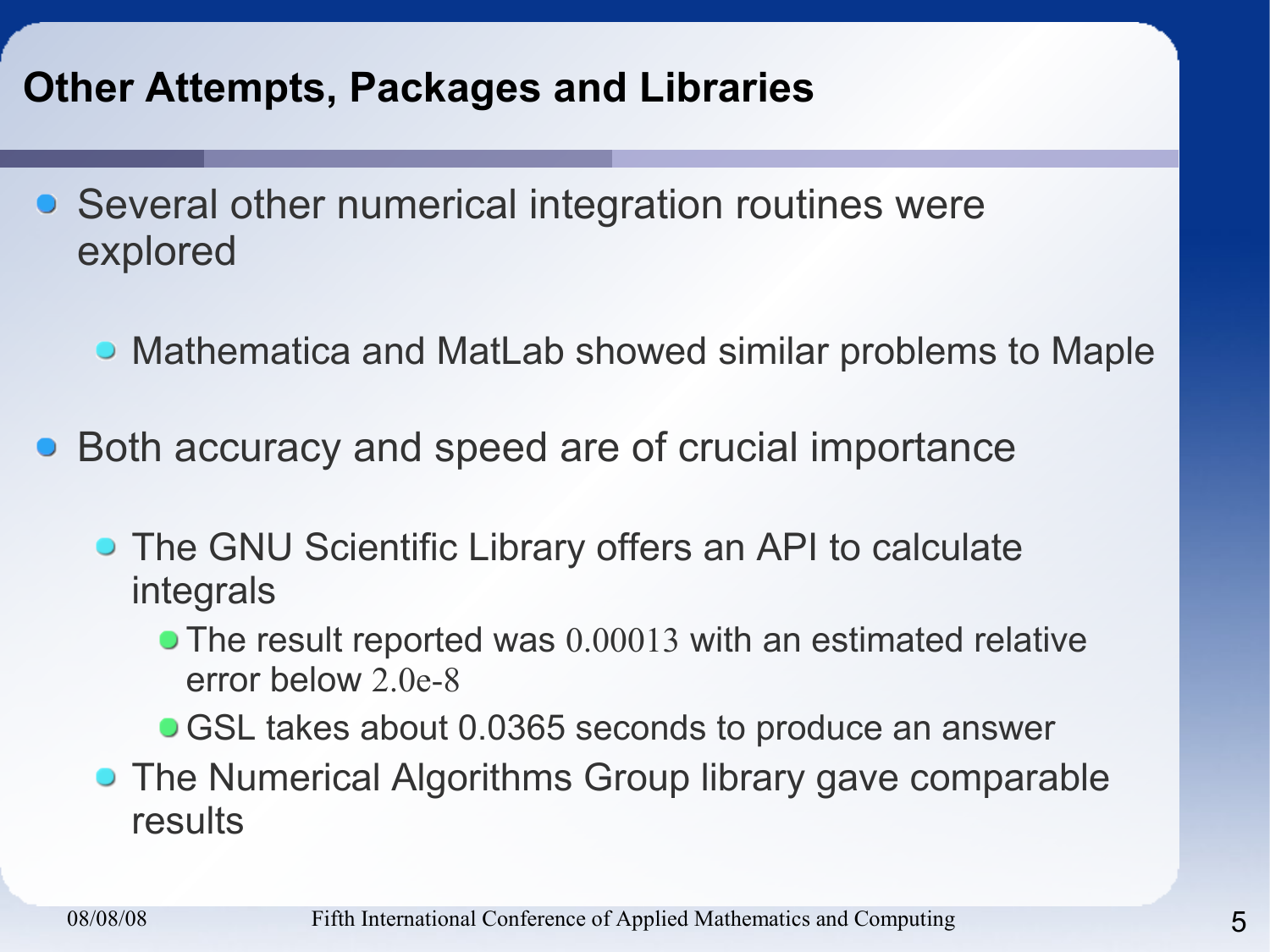## **Major drawback and alternative solution**

- We hand-coded 128 and 256-point Gauss-Laguerre quadrature
- For some parameters, not even the 256-point quadrature could approximate the actual integral
	- Over 160% relative error

Furthermore, significant additional speedup was desired

• Following is the description of our implementation to solve this problem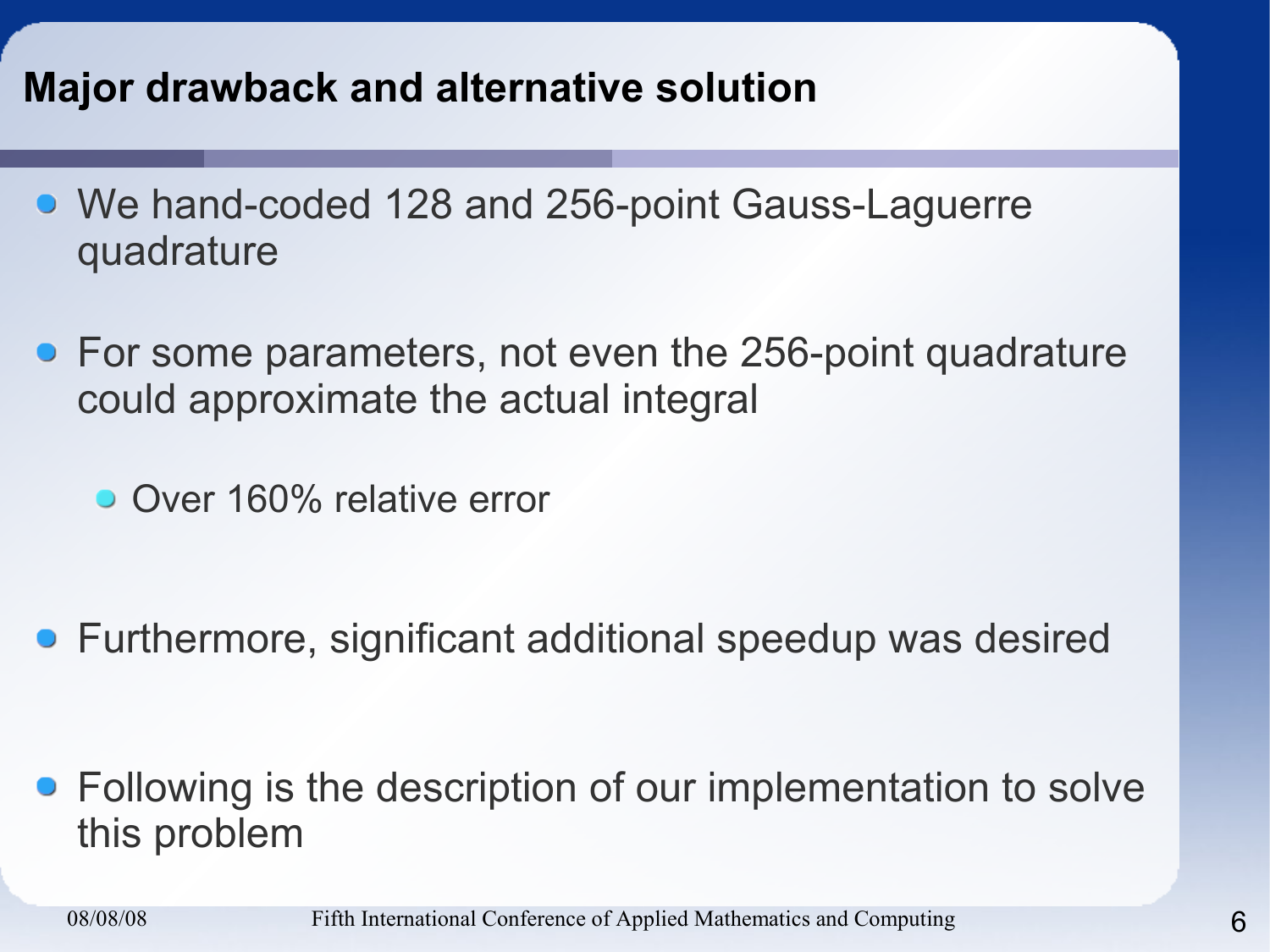## **Integration by residues**

- A well known integration technique involves contour integrals and Cauchy's residue Theorem
	- Computing the integral is thus reduced to evaluating residues
	- It requires, however, choosing contours to evaluate it
- Boas and Schoenfeld discussed in 1966 a variant of integration through residues of a function on the *Riemann Sphere*

• No contours are thus needed to evaluate integrals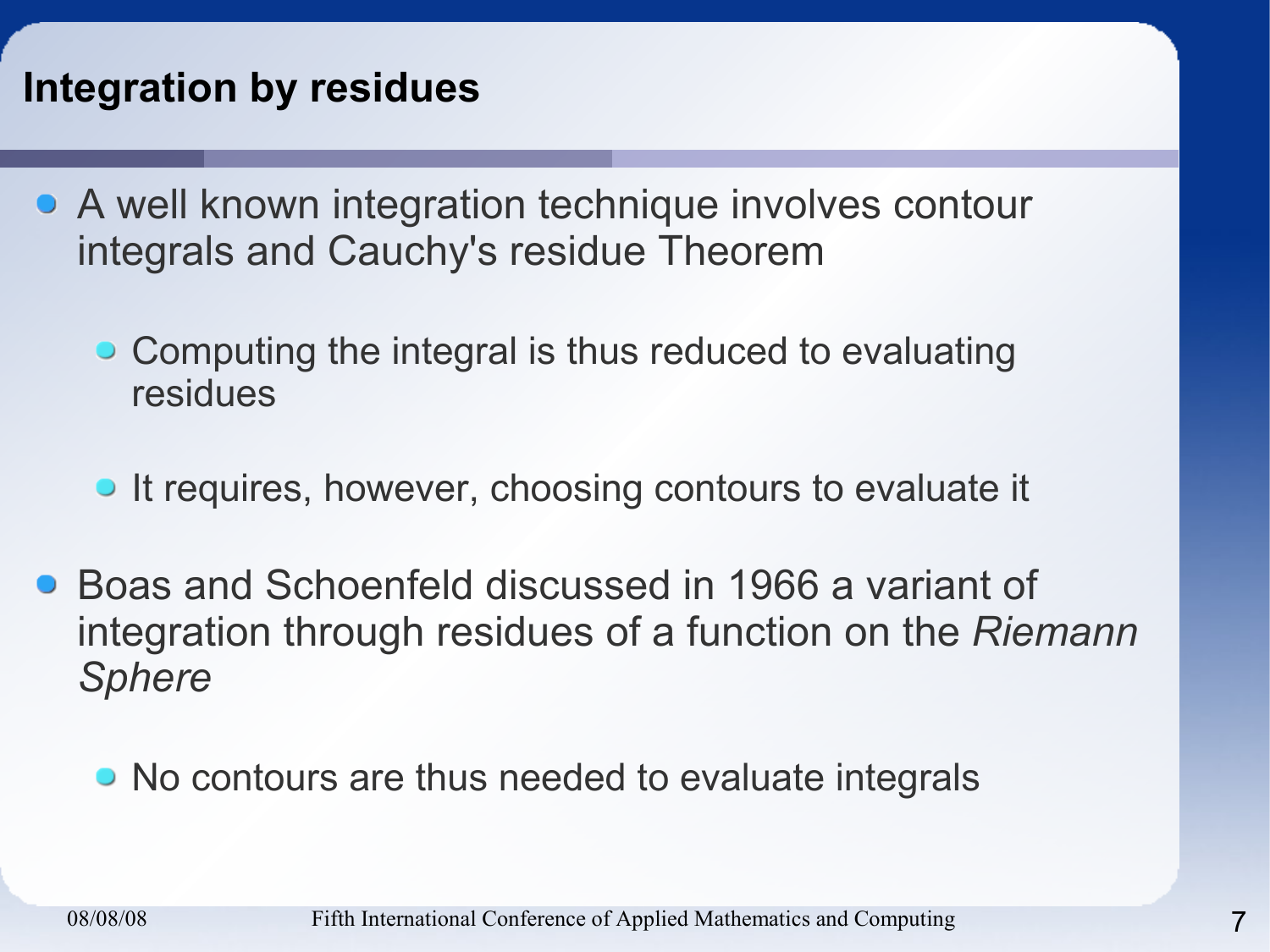## **Integration (Main Theorem)**

- Three integral types are discussed in the article, the second one being the one used in this approach:
- **Theorem 1**. Let *F* be holomorphic in the Riemann sphere except for a finite number of singularities. Let *F* be holomorphic on (*u,v*) except for simple poles and let *F* be holomorphic at *u* and *v*. Then

$$
P.V. \int_u^v F(t) dt = -(R+r)
$$

where *R* is the sum of the residues of  $F(z) \log((z-u)/(z-v))$  for z in the Riemann sphere but not in [*u,v*], and *r* is the sum of residues of  $F(z) \log((z-u)/(v-z))$  for  $z \in (u,v)$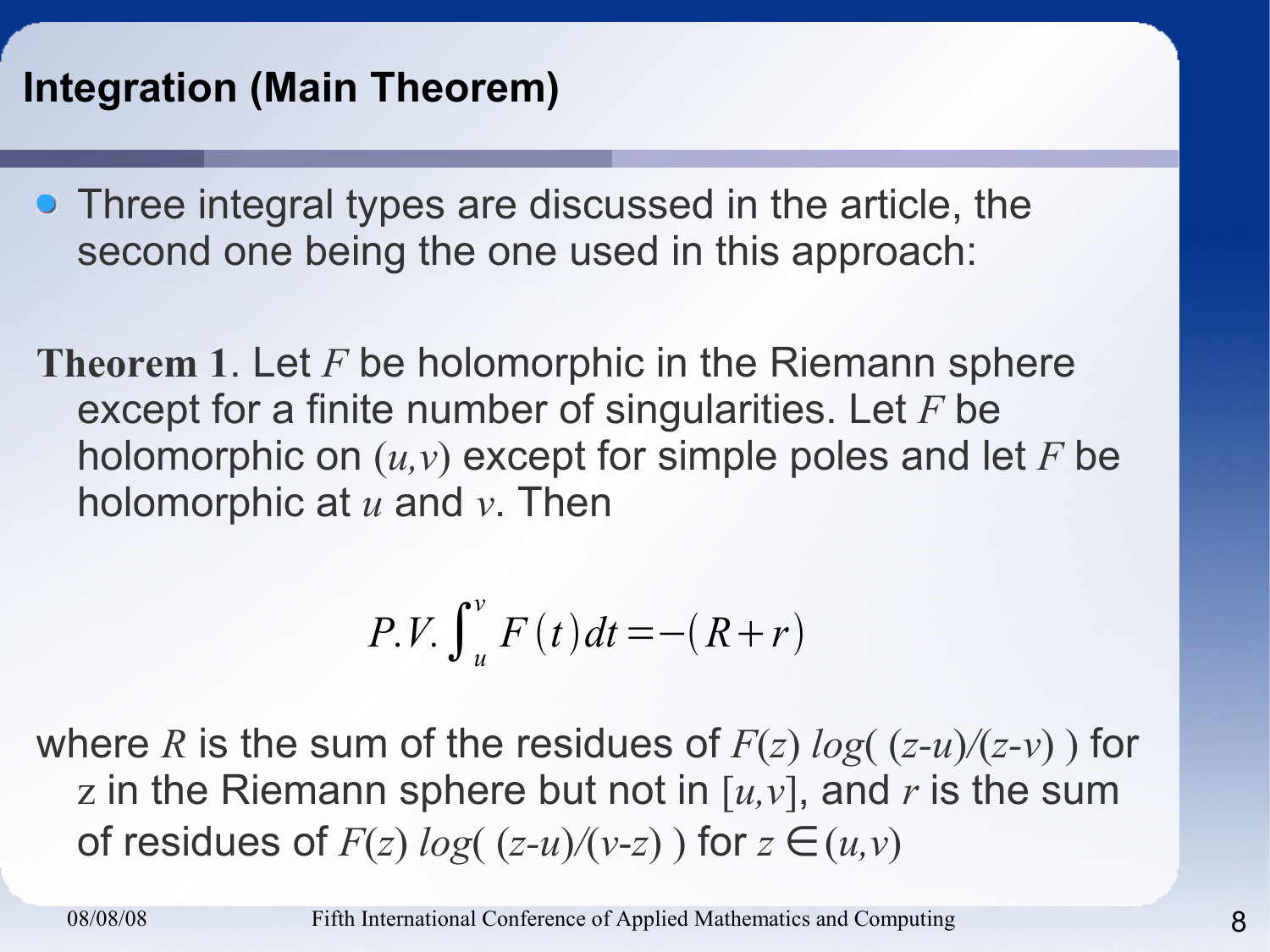## **Evaluating the Integral**

After further manipulations, the integral can be reduced to

$$
\int_{u}^{v} \exp\left(-\left(\frac{t-a}{b}\right)^2 + (t^{-1}-d)^2\right) \left(1 - \text{erf}\left(t^{-1}-d\right)\right) \frac{dt}{t}
$$

- **However, evaluating this integral by means of Theorem 1** requires computing the residue of the (essential) singularity at infinity and zero
	- This is a difficult task!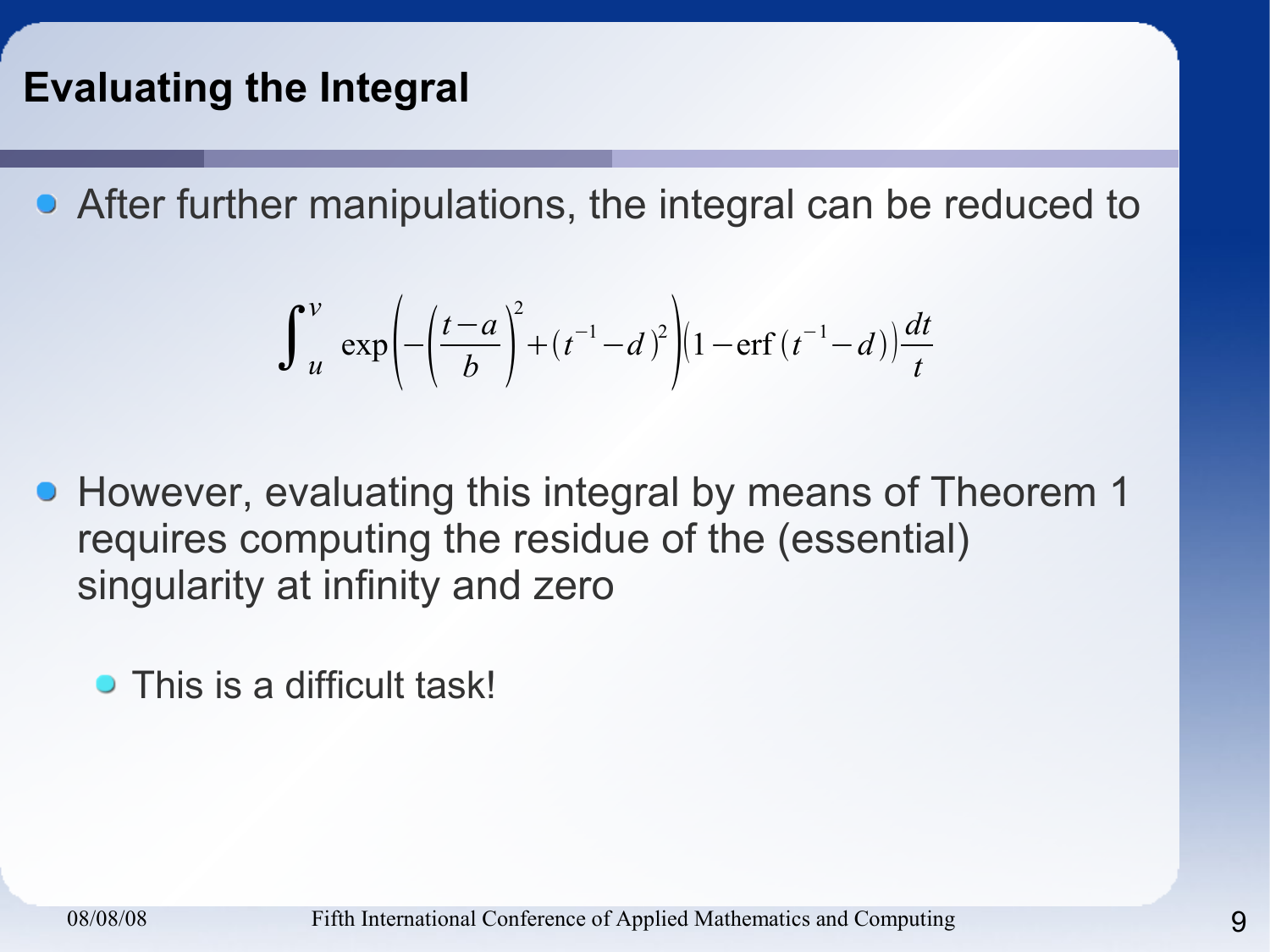#### **The Residues at Infinity and Zero**

Let *F*(*z*) be a complex function with, say, an essential singularity at zero with Laurent series

$$
F(z) = \sum_{n=-\infty}^{\infty} a_n z^n
$$

- Observe that  $log((z-u)/(v-z))$  is holomorphic around zero (assuming *u* and *v* are non-zero)
	- It actually has non-zero coefficients for all terms in its series expansion

$$
\log\left(\frac{z-u}{v-z}\right) = \sum_{n=0}^{\infty} b_n z^n
$$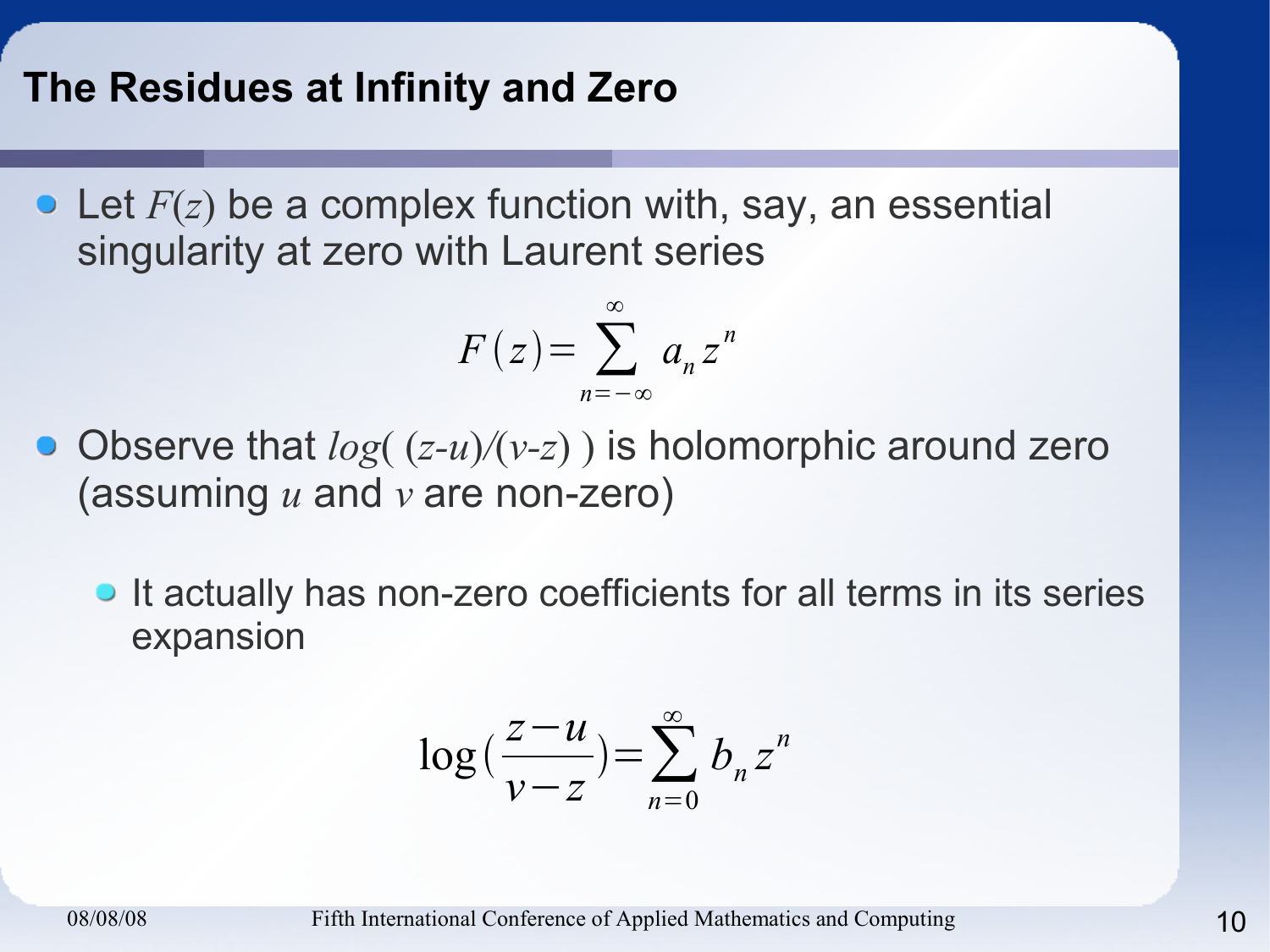## **The Residues at Infinity and Zero**

Therefore, *F*(*z*) *log*( (*z-u*)*/*(*v-z*) ) will have a residue at zero given by the residue of:

$$
F(z)\log\left(\frac{z-u}{z-v}\right) = \left(\sum_{i=-\infty}^{\infty} a_i z^i\right) \left(\sum_{j=0}^{\infty} b_j z^j\right)
$$

• Note that the residue would be an infinite series expansion resulting from the product of the two expansions

$$
\sum_{k=0}^{\infty} a_{1-k} b_k
$$

Analogously if the essential singularity is at infinity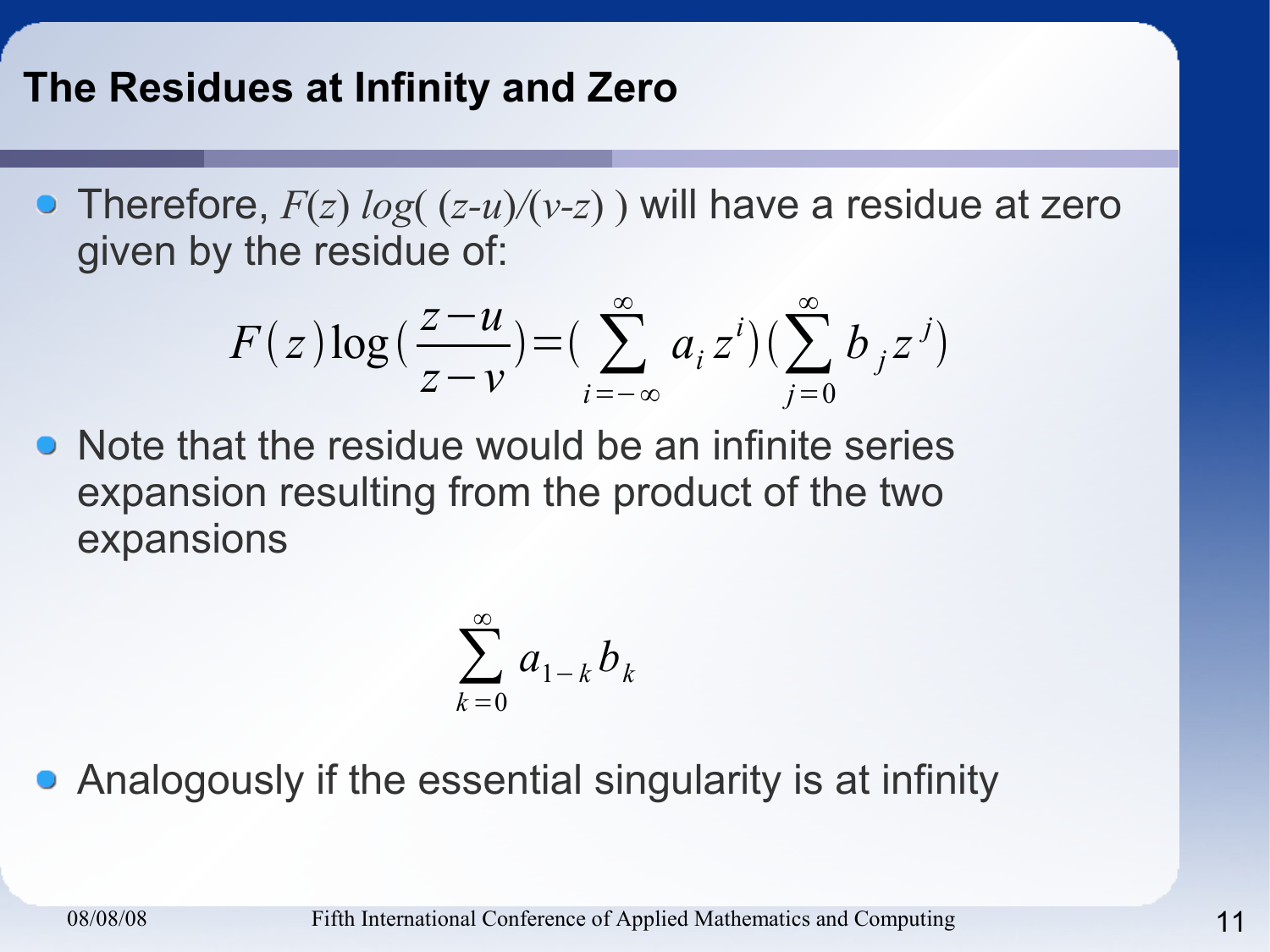## **Approximation of the Integrand**

- Fortunately, essential singularities can be removed by approximating the integrand using meromorphic functions
	- Meromorphic functions on the Riemann sphere are always rational functions
	- Approximations can be done over several pieces to cover the whole integration interval
		- **There is a trade-off between number of poles/complexity of** residues and the number of pieces that approximate the integrand
		- Neither computing many rational approximations at compiletime nor computing them at run-time is feasible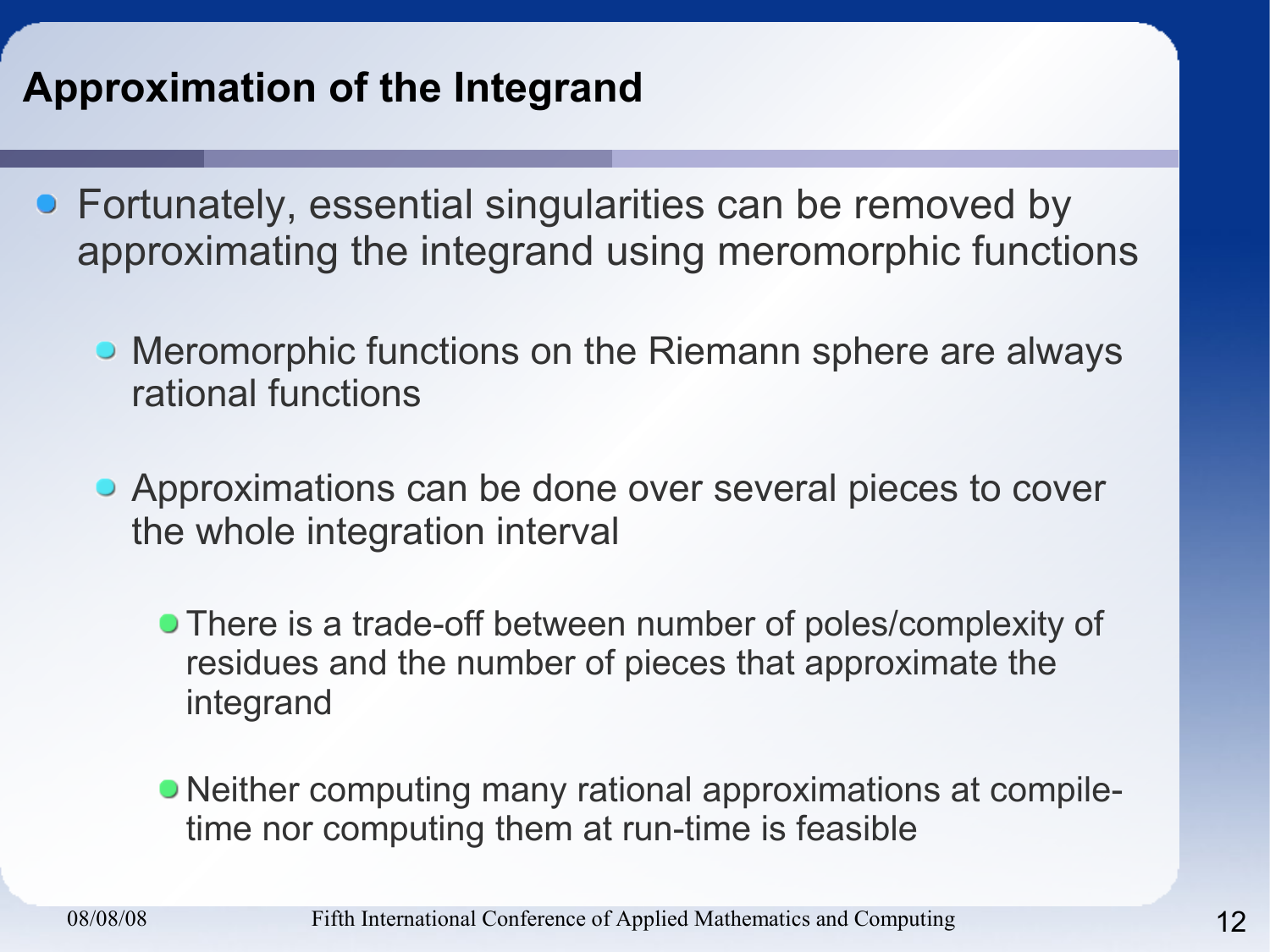## **Preparing the Integrand**

First, we split the integrand into three factors:

$$
\exp\left(-\left(\frac{t-a}{b}\right)^2 + (t^{-1}-d)^2\right)\left(1 - erf(t^{-1}-d)\right)\frac{1}{t}
$$
  

$$
\exp(-x), x = \left(\frac{t-a}{b}\right)^2 \qquad q(w) = \exp(w^2)(1 - erf(w)), w = \frac{1}{t} - d
$$

- Notice that the factors are chosen such that all the parameters are contained in a function that is composed with another function without parameters
- **The parameterless functions (** $exp(-x)$  **and**  $q(w)$ **) are the** ones that will be approximated with rational functions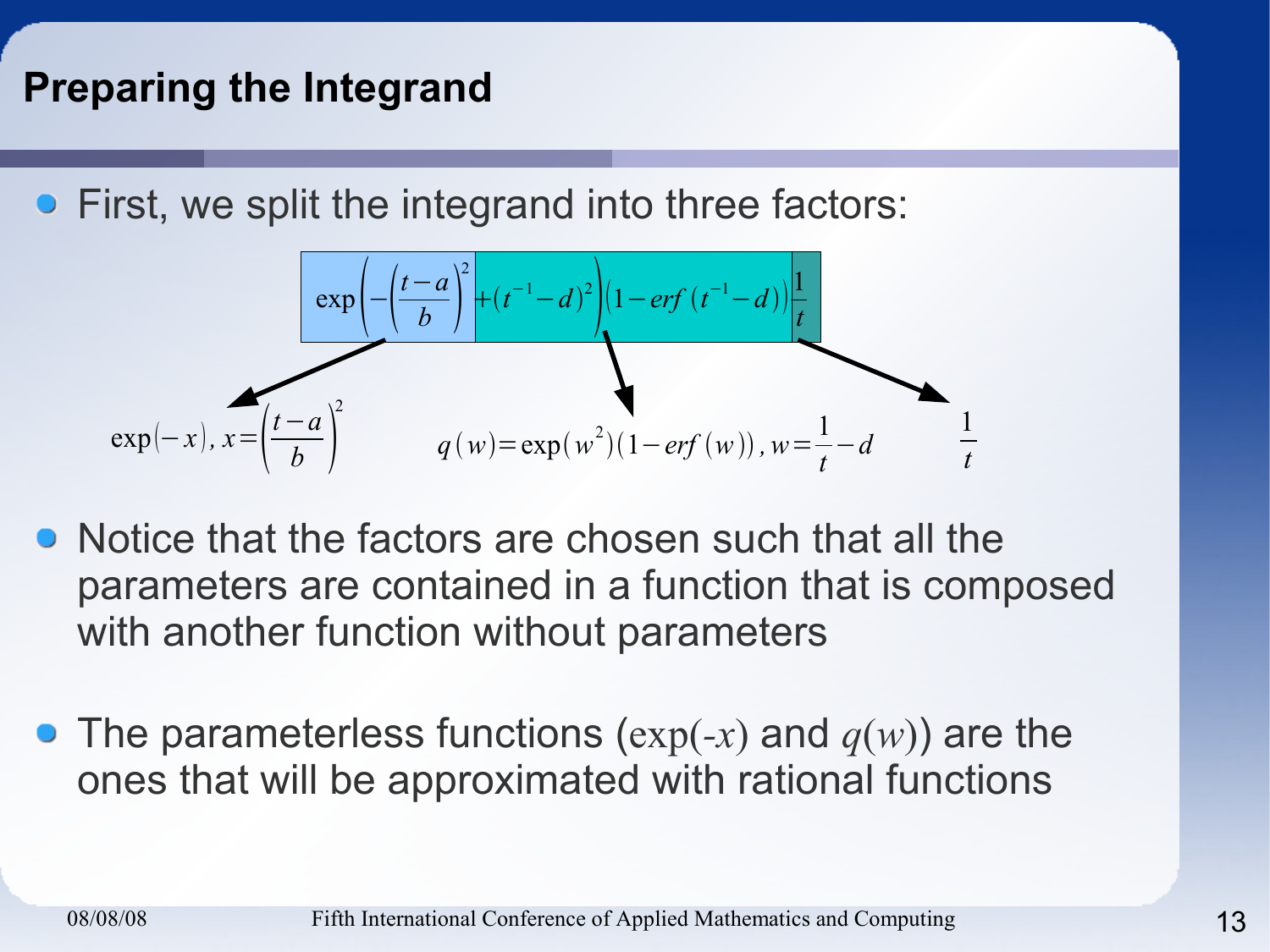## **Exponential approximation**

- The exponential function has an advantage when dealing with approximations of large intervals
	- One approximation can be *shifted* to cover arbitrary parts of the real line

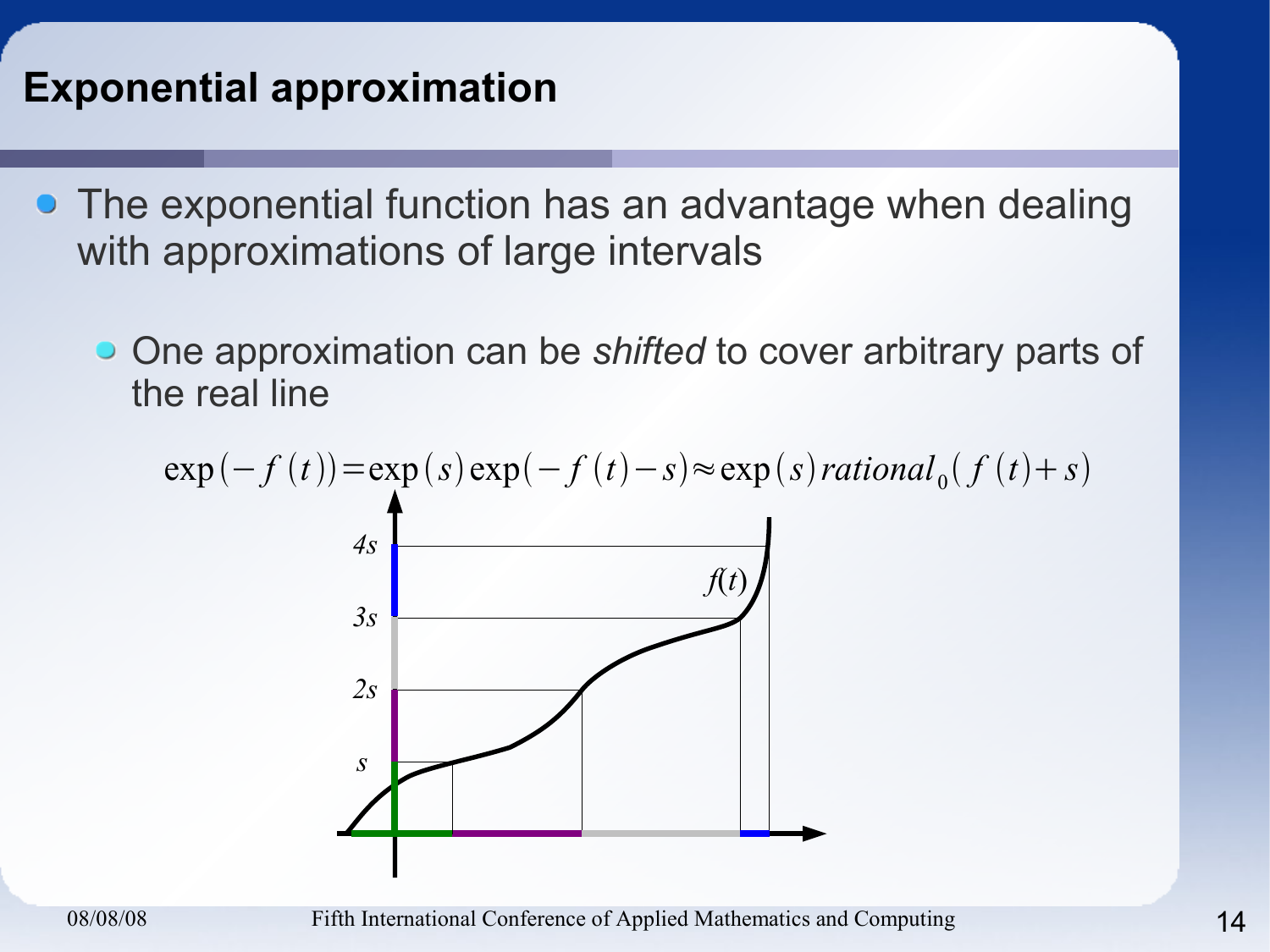## Approximation of  $q(w)$

$$
q(w) = \exp(w^2)(1 - erf(w)), w = \frac{1}{t} - d
$$

• We can approximate  $q(w)$  with only 4 rational functions:

 $2 \exp(w^2)$ ,  $w \in (-\infty, -3]$ 

 $rational_{1}(w)$  ,  $w \in [-3,0]$ 

 $rational_{2}(w)$ ,  $w \in [0,10]$ 

$$
rational_{3}(w) = \frac{1}{\sqrt{\pi}w} - \frac{1}{2\sqrt{\pi}w^{3}}, w \in [10, \infty)
$$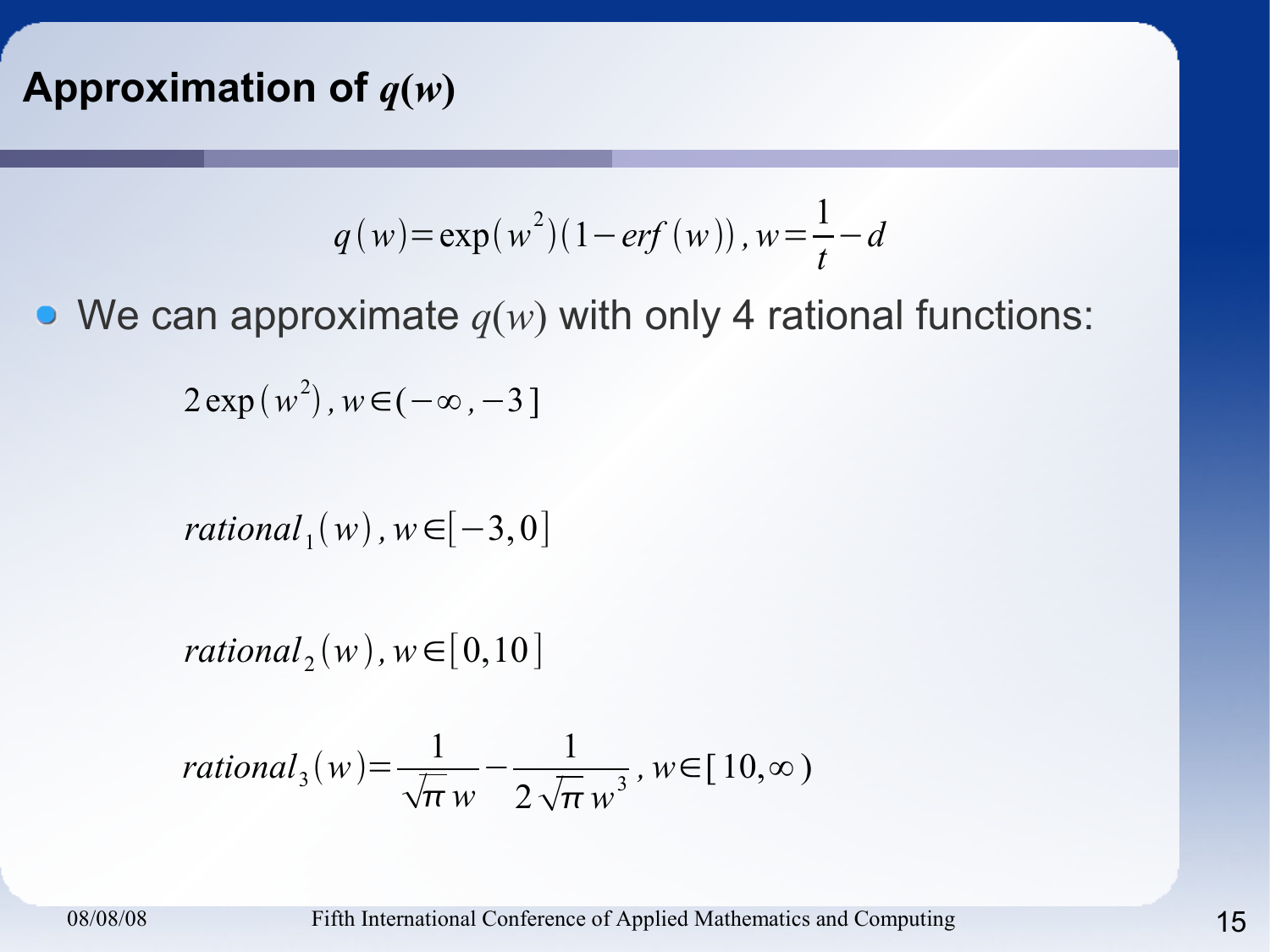## **Calculating Rational Function Approximations**

- *rational 3* is composed of the first two terms in the series expansion of *q*(*w*) at infinity
- All other rational functions were computed with Maple's implementation of the Remez algorithm
	- These approximations are holomorphic in [*u,v*]
	- All numerators are of degree less than or equal to that of the its denominator, thus

$$
\frac{-1}{t^2}\,rational_k(\frac{1}{t})\,t\log\left(\frac{1-tu}{1-tv}\right)
$$

is holomorphic at *t=0* and therefore the residue at infinity is zero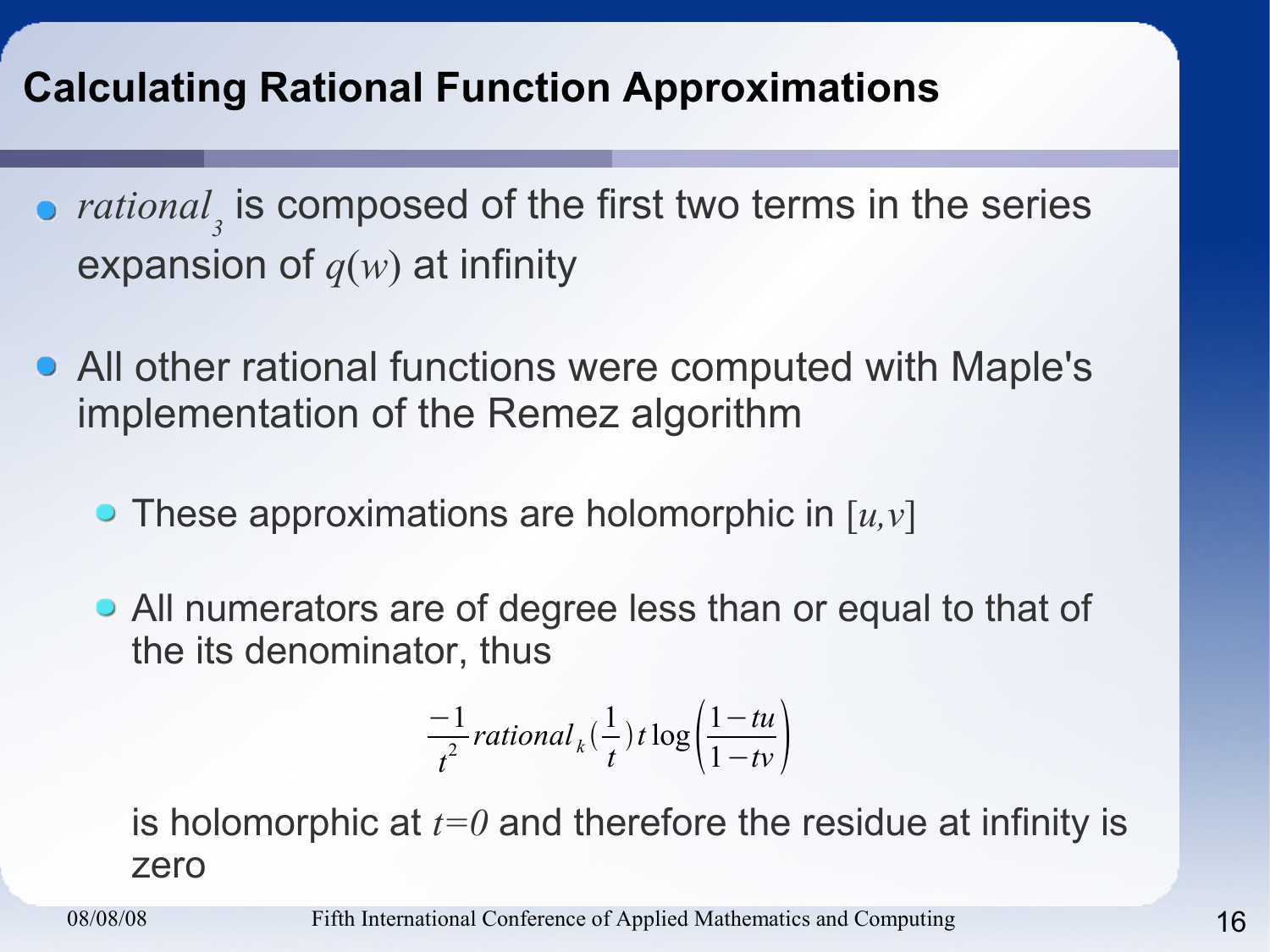## **Preparation to Compute the Residues**

Except for *rational*<sub>3</sub>, all approximations have simple poles located off the real line and their partial fraction expansion consist of terms of the form

$$
\frac{\xi}{z-\zeta}
$$

**•** This is because in our case, the numerator have degree strictly of smaller degree than its denominator

• Following are two lemmas that would help us compute residues of complicated function from simpler ones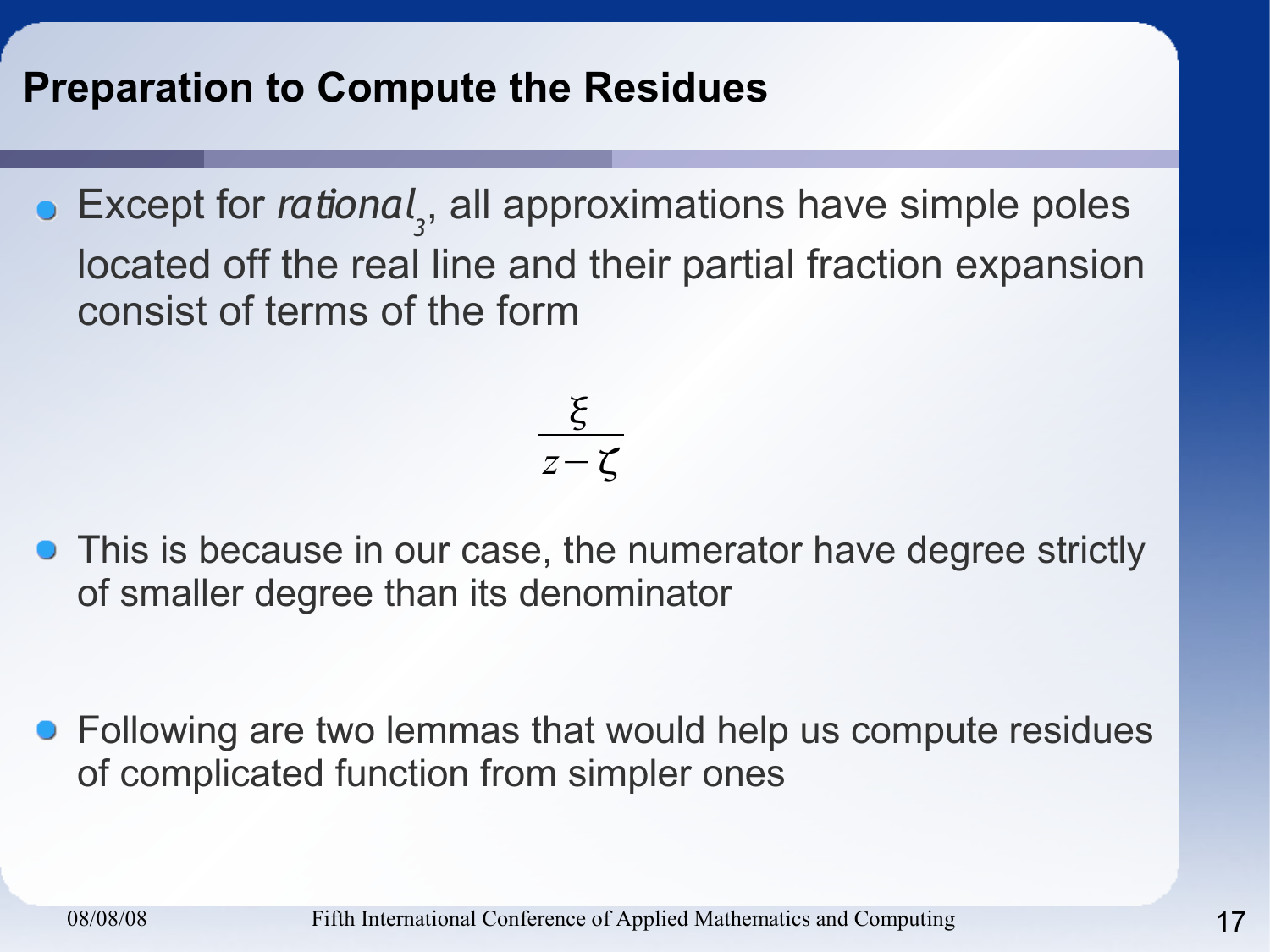**Lemma 2**. Let ψ have a simple pole at ζ with residue ξ. If φ is holomorphic at  $\zeta$ , then the residue of  $\psi(z)\phi(z)$  at  $z = \zeta$  is  $\xi\phi(\zeta)$ 

This effectively allows us to compute the residue of a product of two functions by calculating the residue of one of them, and then multiplying by the value of the other function evaluated at the singularity

$$
\left(\frac{\xi}{z-\zeta}\right)\phi(z)
$$
  
residue at  $\zeta$   

$$
\oint_C \phi(z)
$$
  

$$
\xi \phi(\zeta)
$$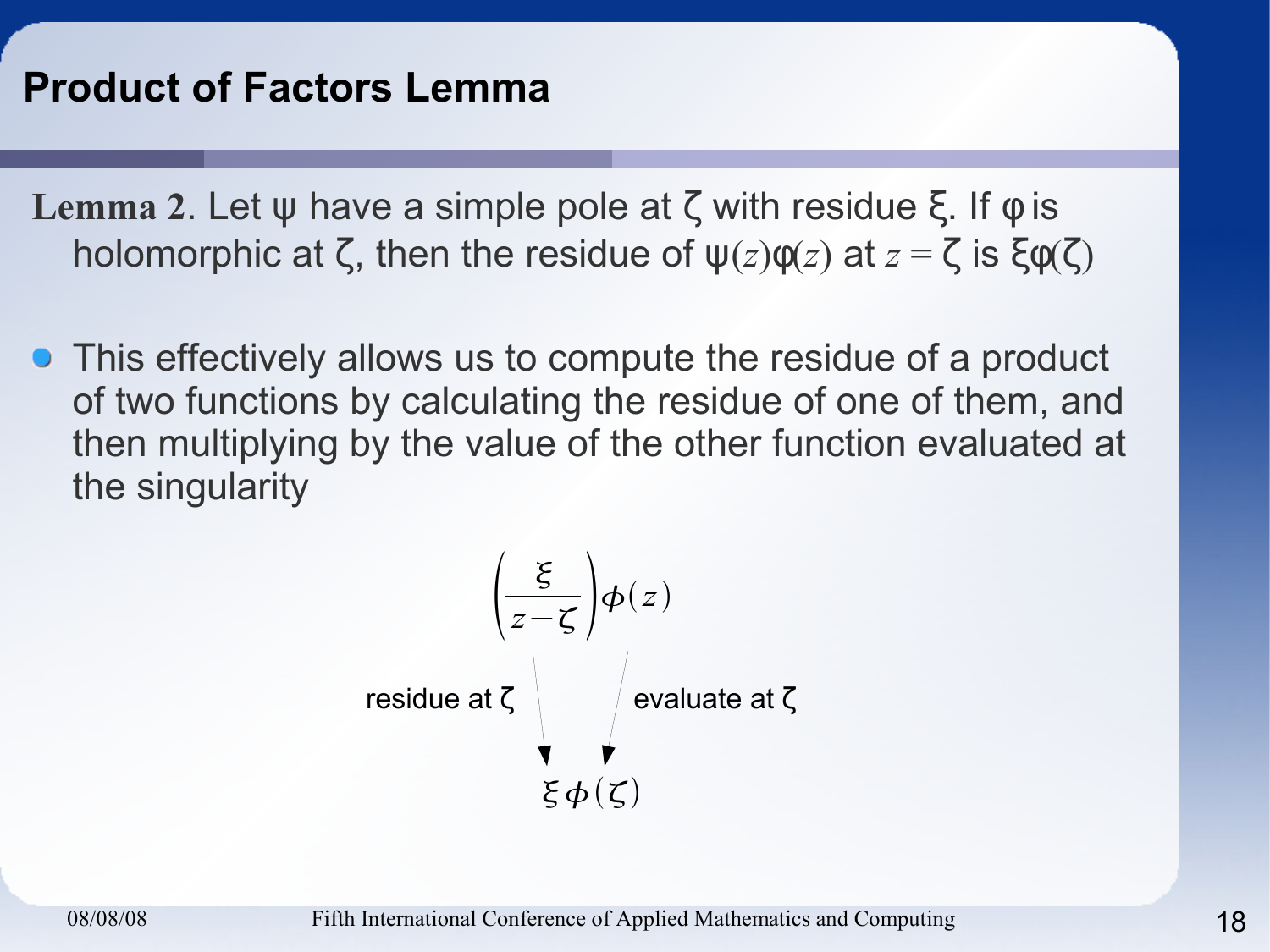## **Composition Lemma**

**Lemma 3**. Let ζ be a point of the Riemann sphere where either  $\phi'(\zeta) \neq 0$  or else  $\phi$  has a simple pole. Let  $w = \phi(\zeta)$  and let  $\psi$ either be holomorphic at *w* or have an isolated singularity there. If  $\varphi$  is a local inverse of  $\varphi$  in a neighborhood of w, then the residue of  $\psi(\phi(z))$  at  $z = \zeta$  is equal to the residue of  $\psi(z)\varphi'(z)$  at  $z$ *= w*

• This effectively allows us to compute the residue of a composition of two functions by calculating the derivative of the inverse of the inner-most function. For example

$$
\phi(z) = \frac{1}{z} - d, \psi(t) = \frac{x}{t - y}, w = y, \zeta = \frac{1}{y + d}, \frac{1}{\phi'(\zeta)} = -\zeta^2
$$
  
residue of  $\psi$  at  $y$   
residue  $(\psi(\phi(z)), z = \zeta) = x(- (y + d)^{-2})$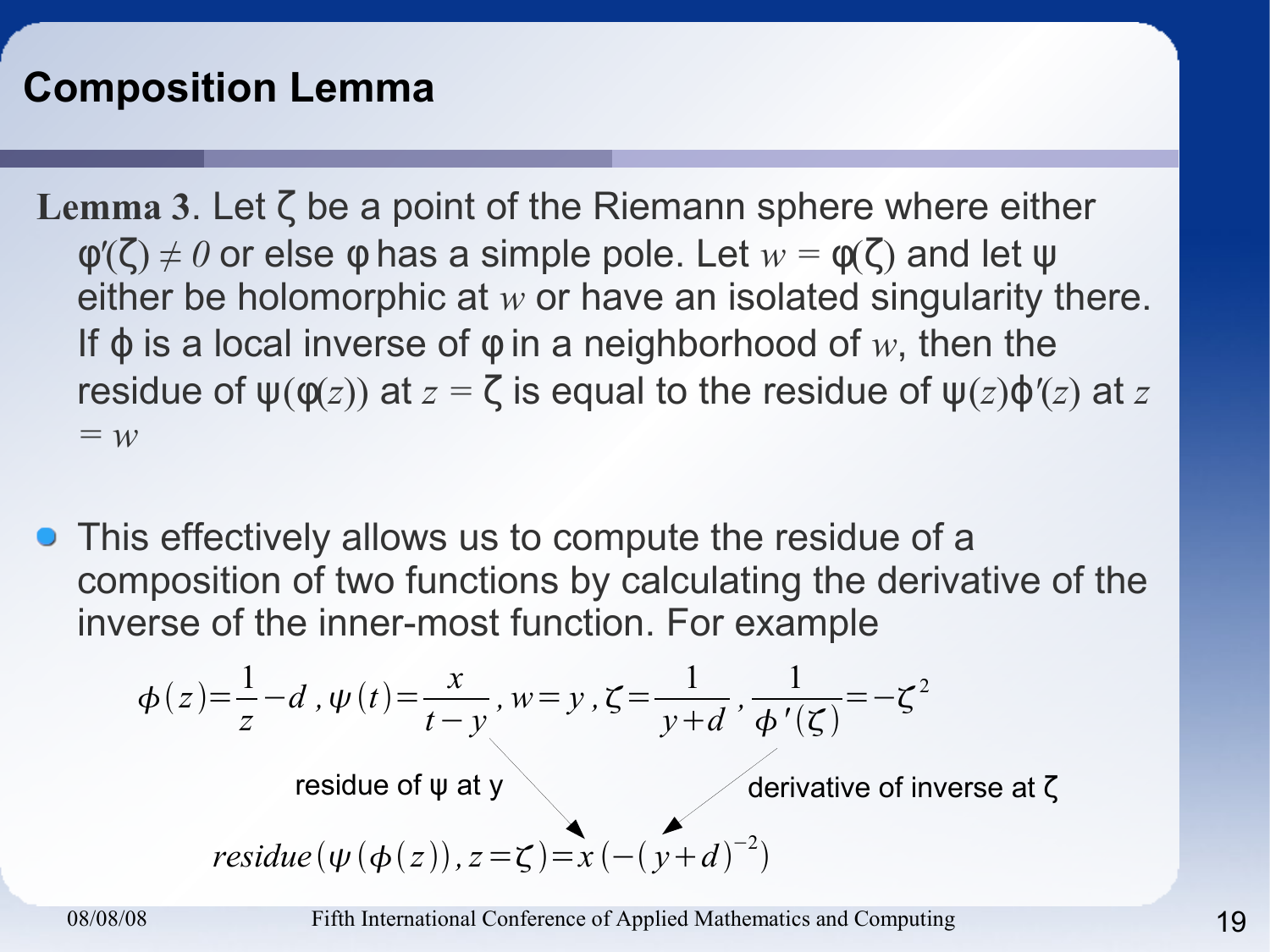## **Computing the Residues**

• Four cases are explored:

$$
rational_{3}(t^{-1}-d)/t \frac{\xi}{((t-a)/b)^{2}+s-\zeta} \log\left(\frac{t-u'}{t-v'}\right)
$$

• At  $t = 1/d$ . A symbolical computation of the residue was obtained with Maple

$$
rational_{k}(t^{-1}-d)/t \frac{\xi}{((t-a)/b)^{2}+s-\zeta} \log\left(\frac{t-u'}{t-v'}\right)
$$

At  $t\!=\!a\!\pm\!b\!\sqrt{\boldsymbol{\zeta}-s}$  . When  $k$  is either  $I$  or  $2$ 

$$
rational_0(((t-a)/b)^2+s)/t \frac{\xi}{t^{-1}-d-\zeta} \log\left(\frac{t-u'}{t-v'}\right)
$$

At *t = 1/*(*d+*ζ). The last two cases are solved using Lemma *2* and *3*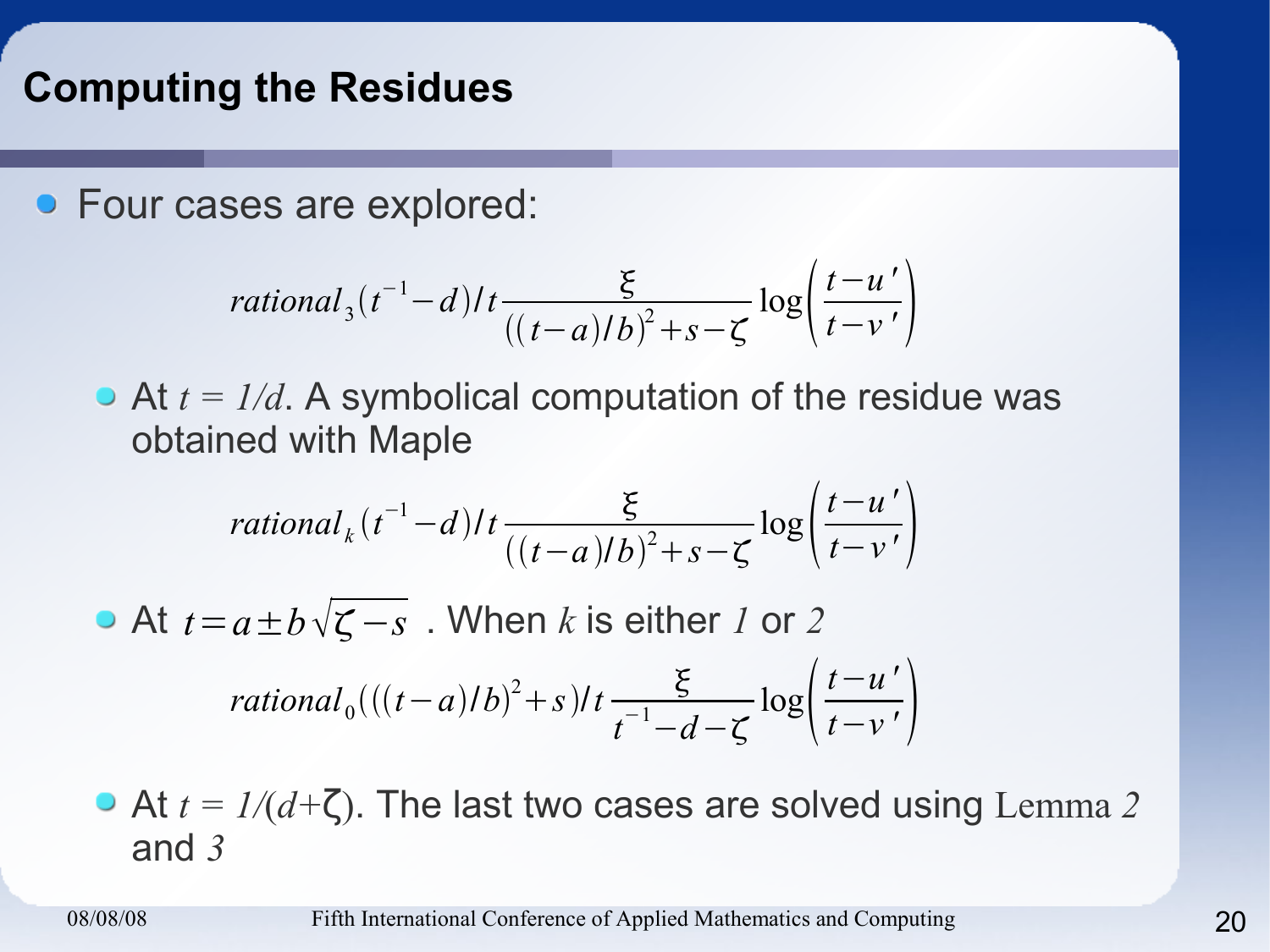Let *A* be an approximation to the positive integrand *F* with relative error over [*u,v*]

$$
e = ||1 - A/F||_{\infty}
$$

Then, the relative error between the integral of *A* and that of *F* is

$$
\left|1 - \frac{\int A}{\int F}\right| = \left|\frac{\int F(1 - A/F)}{\int F}\right| \le \frac{\int F|1 - A/F|}{\int F} \le ||1 - A/F||_{\infty} = e
$$

• All our approximations have a relative error less than  $0.1\%$ .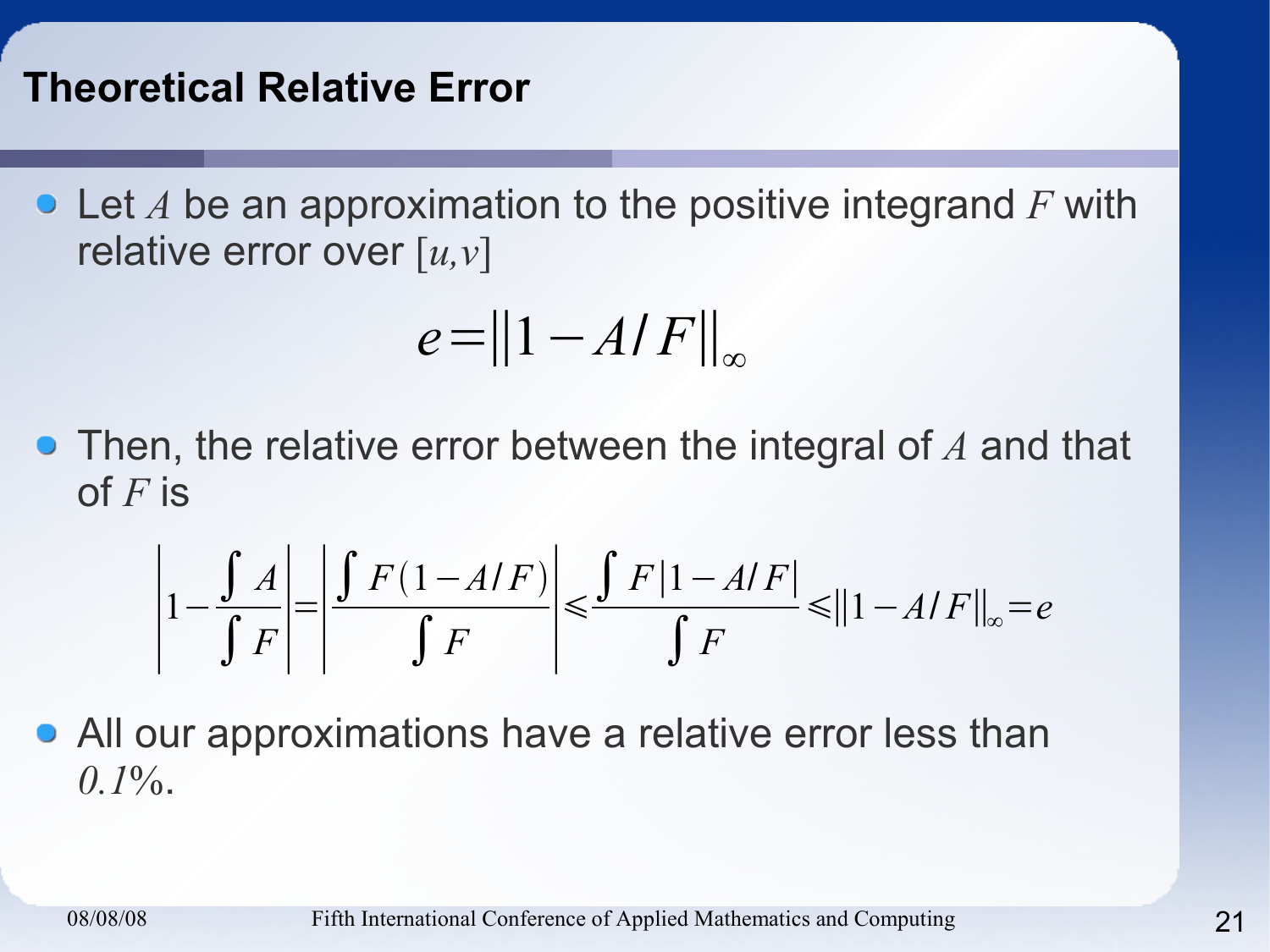

- To further speed up the computation, a version of *lazy evaluation* is implemented:
	- It is possible to estimate the sub-intervals that will have the highest contribution to the integral. Those are evaluated first
	- Computation stops when rest of sub-intervals are estimated to contribute less than *0.1*% of the result computed so far
	- Typical time to evaluate the original integration problem is 0.000048 seconds compared to 0.0365 seconds taken by the GNU Scientific library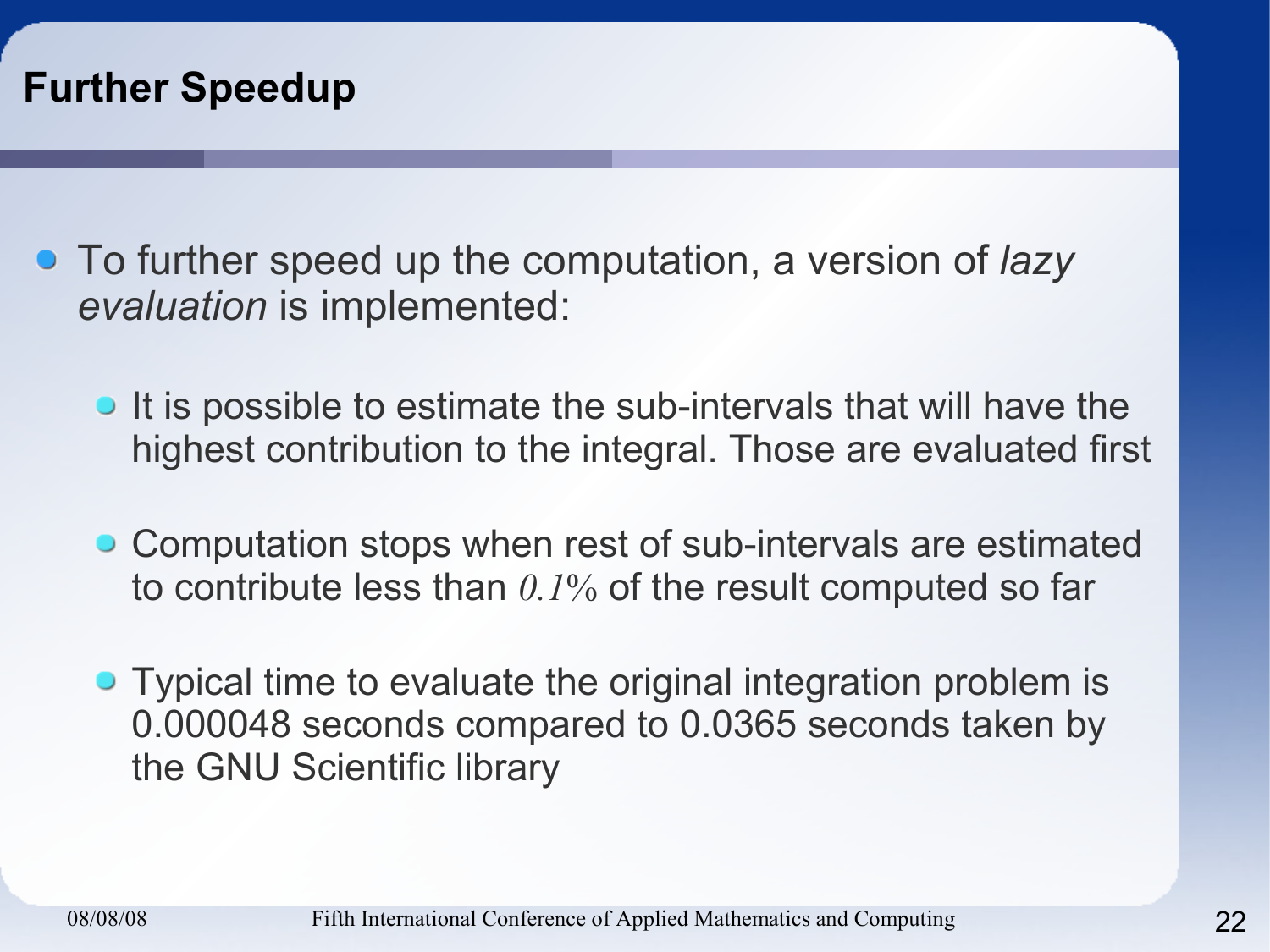We thank Dr. Sergey Gavrilets for supporting this work through the NIH grant "*New approaches to the modeling of speciation*"(R01GM056693)